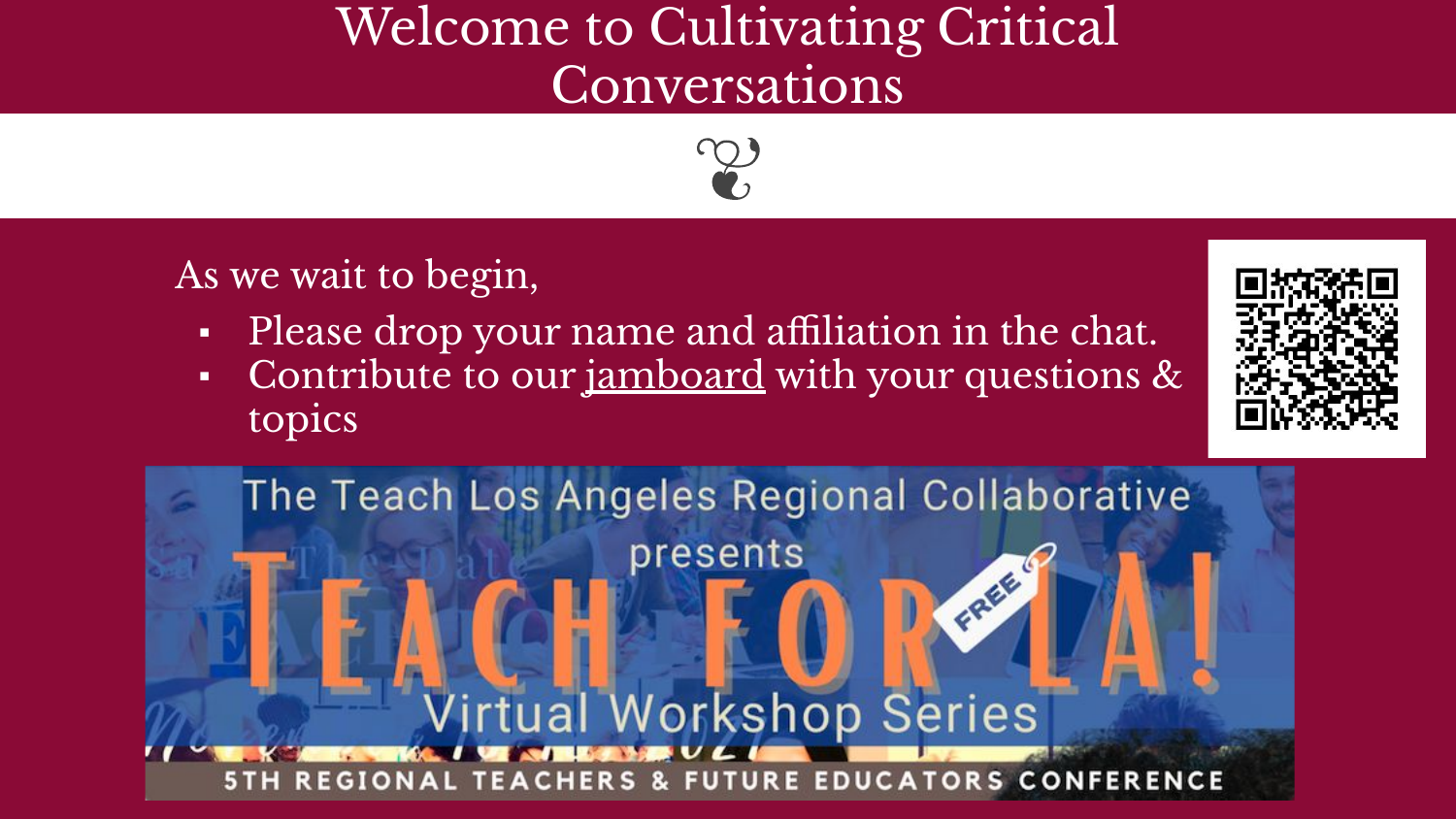We need to talk: Cultivating critical conversations

Rosemary Wrenn, Ed.D. Education Lead Faculty - Cuesta College Lecturer, University Supervisor - Cal Poly SLO



Presented to: TEACH for LA Conference November 17, 2021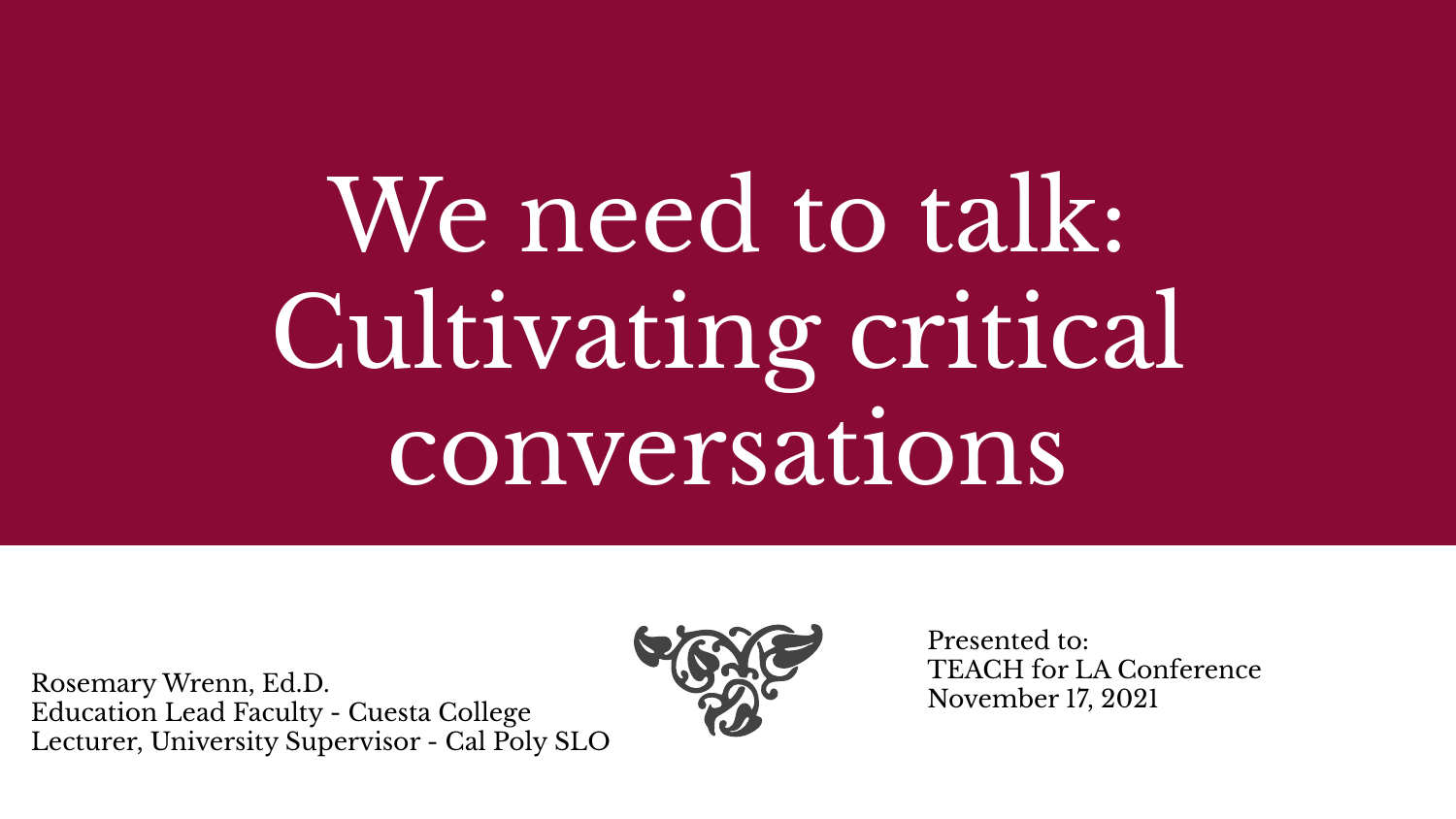# Land Acknowledgement

I acknowledge the yak tit<sup>r</sup>u tit<sup>r</sup>u yak tiłhini (ytt) Northern Chumash as the original, current, and future caretakers of the land and culture of the area occupied by Cuesta College and Cal Poly San Luis Obispo. We are in tiłhini, the Place of the Full Moon. We gratefully acknowledge, respect, and thank the yak tit<sup>y</sup>u tityu yak tiłhini Northern Chumash Tribe of San Luis Obispo County and Region in whose homelands we all are guests.

<https://native-land.ca/>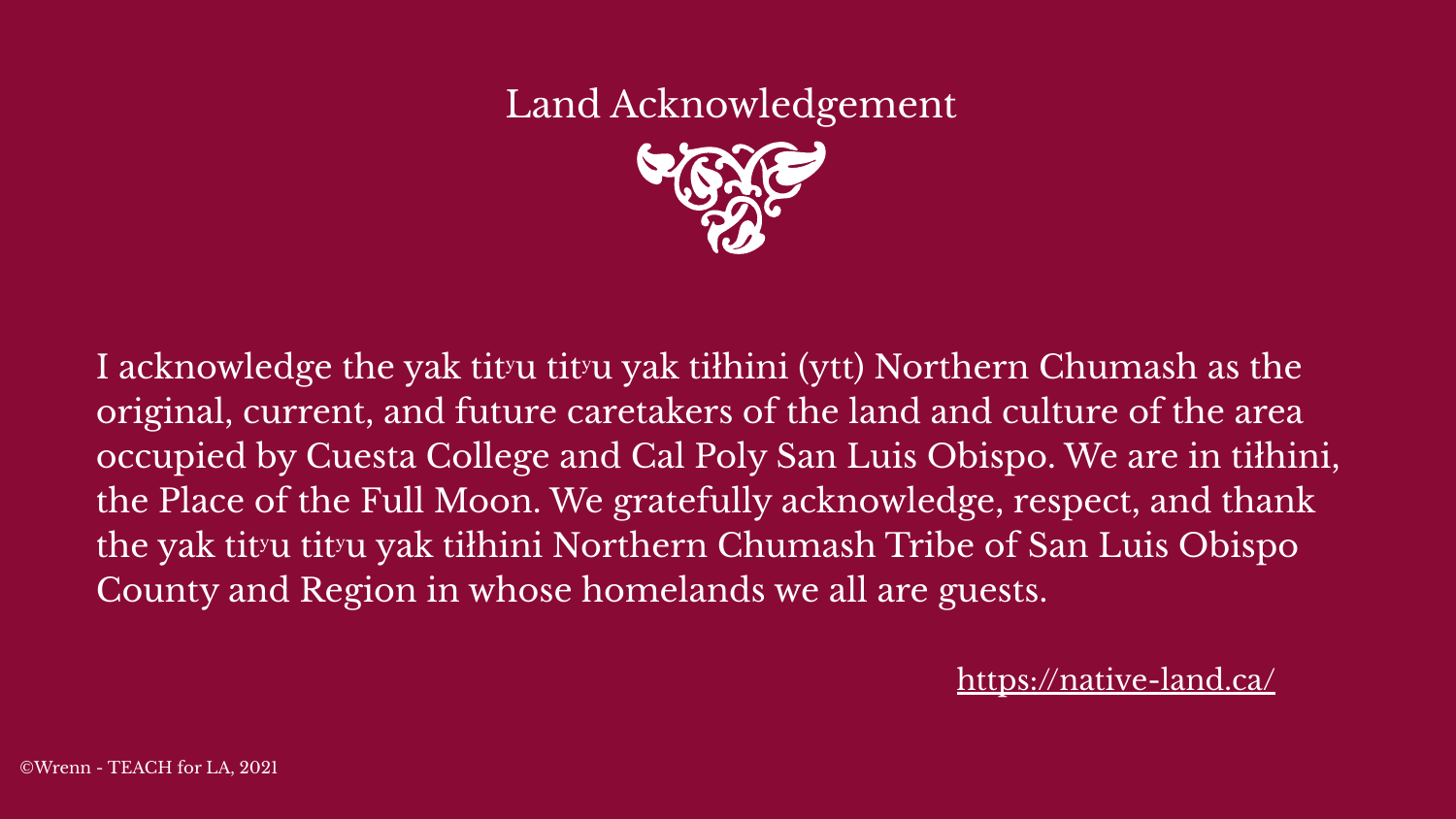# "<br>"<br>"

*"Knowledge emerges only through invention and reinvention through the restless, impatient, continuing, hopeful inquiry human beings pursue in the world, with the world and with each other."*

*~Freire, 1970 p. 72*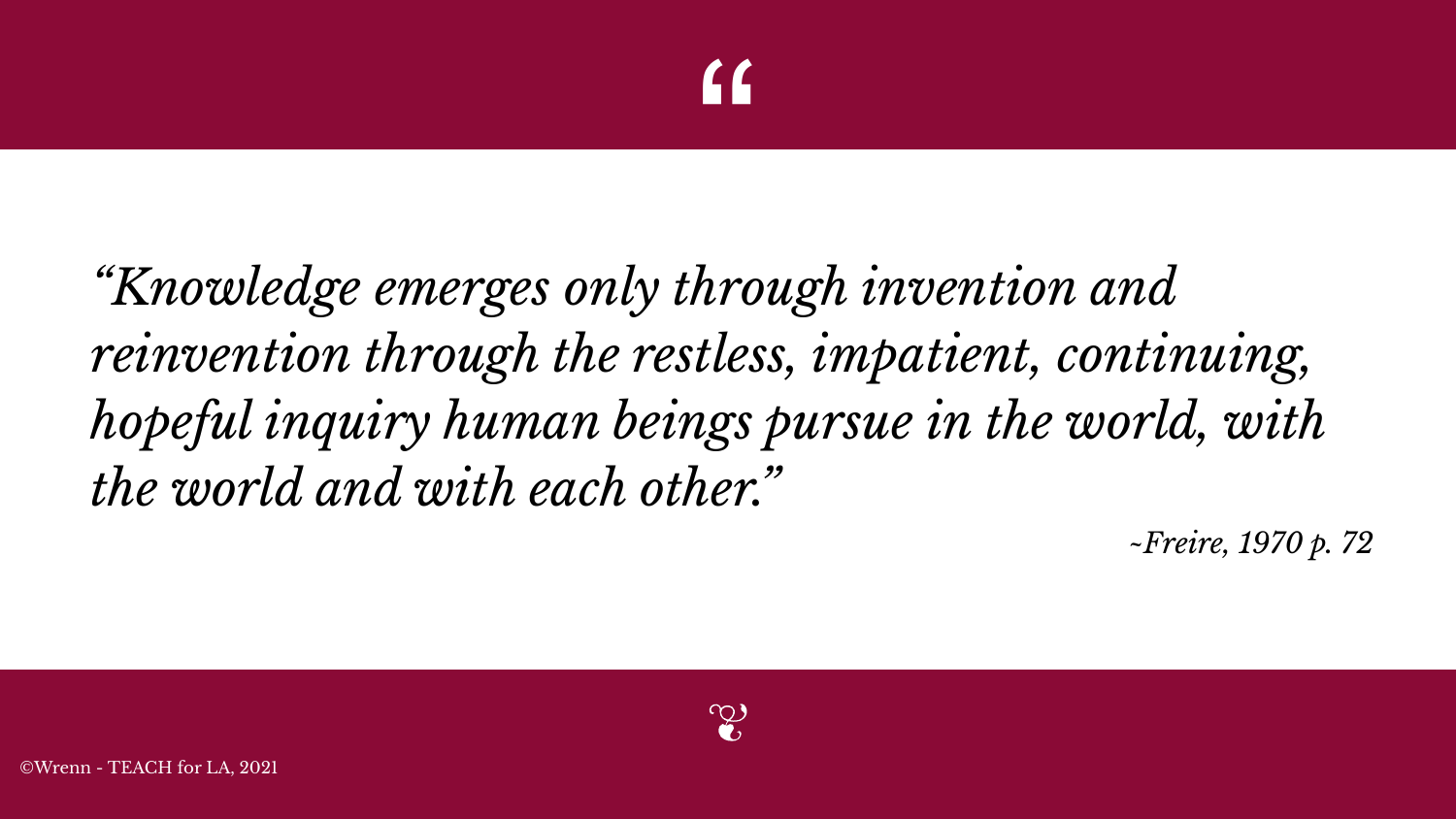

Meet your facilitator

**Dr. Rosemary Wrenn she/her/hers** [rosemary\\_wrenn@cuesta.edu](mailto:rosemary_wrenn@cuesta.edu) [rwrenn@calpoly.edu](mailto:rwrenn@calpoly.edu)

- ➢ Cuesta College
	- → Lead Faculty, Education Department
	- → Student Development & Success
	- → Distance Education Equity Trainer
- $\triangleright$  Cal Poly, San Luis Obispo
	- → University Supervisor, School of Education
	- Lecturer, Liberal Studies
		- Children's Literature in a Diverse Society
		- Orientation to Liberal Studies
	- ➢ ACCCTEP, CCTE
	- $\triangleright$  Research Interests: How to better prepare teachers to navigate issues of race & identity in the classroom; recruiting & retaining a more representative teaching force.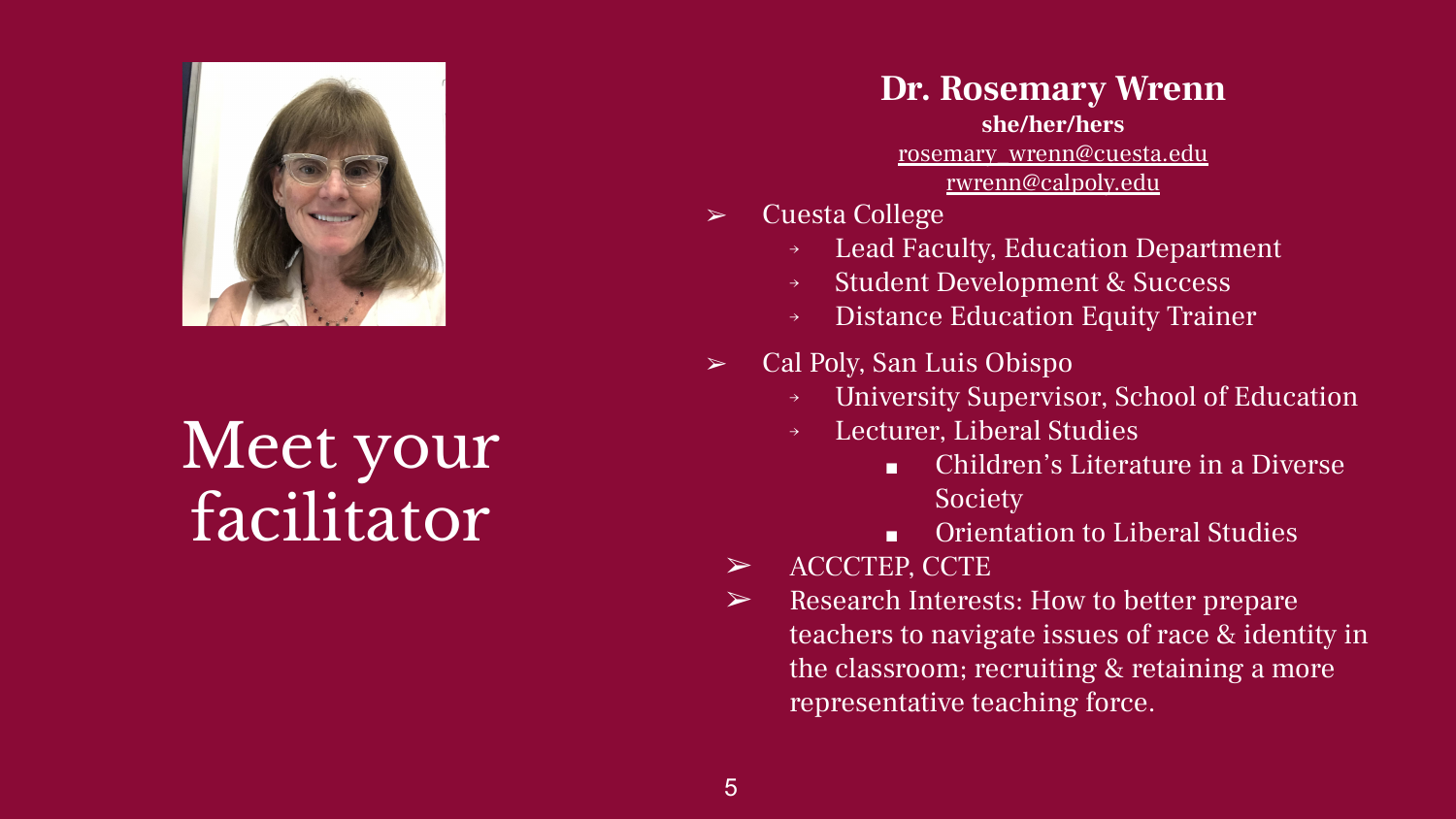### Today's Workshop



- 1. Welcome & Introduction (please drop your name, where you're from, and email in the chat)
- 2. Four Agreements (Singleton, 2015)
- 3. What are critical conversations?
- 4. Why are these important?
- 5. How do we facilitate them with our colleagues and students?
- 6. Practice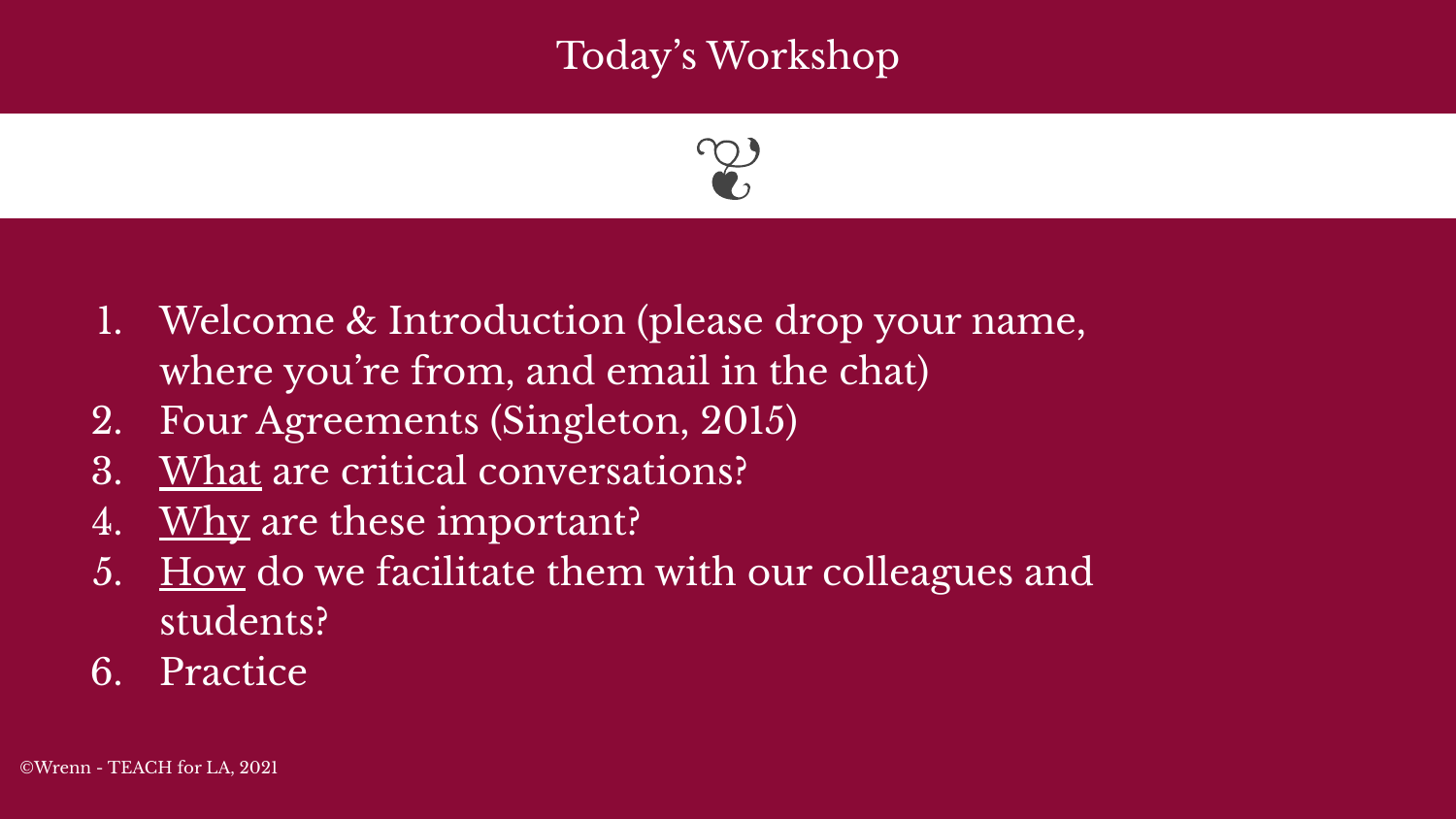#### Four Agreements (Singleton, 2015)



- 1. Stay engaged
- 2. Speak your truth
- 3. Experience discomfort
- 4. Expect and accept non-closure

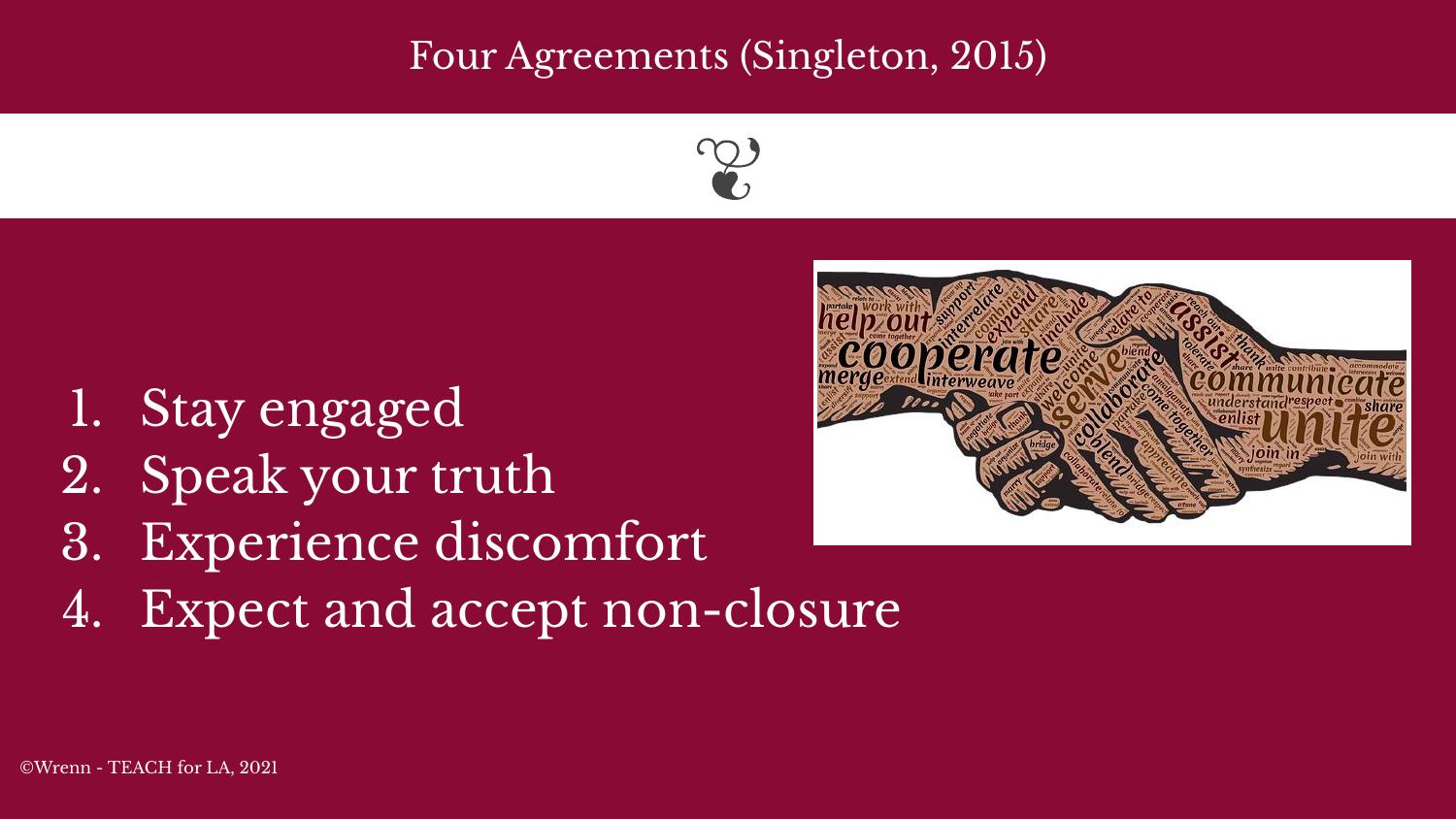## Waterfall Chat

Please type your response to the following question into the chat and wait to press enter until the countdown...



## *What comes to mind when you hear, "critical conversations"?*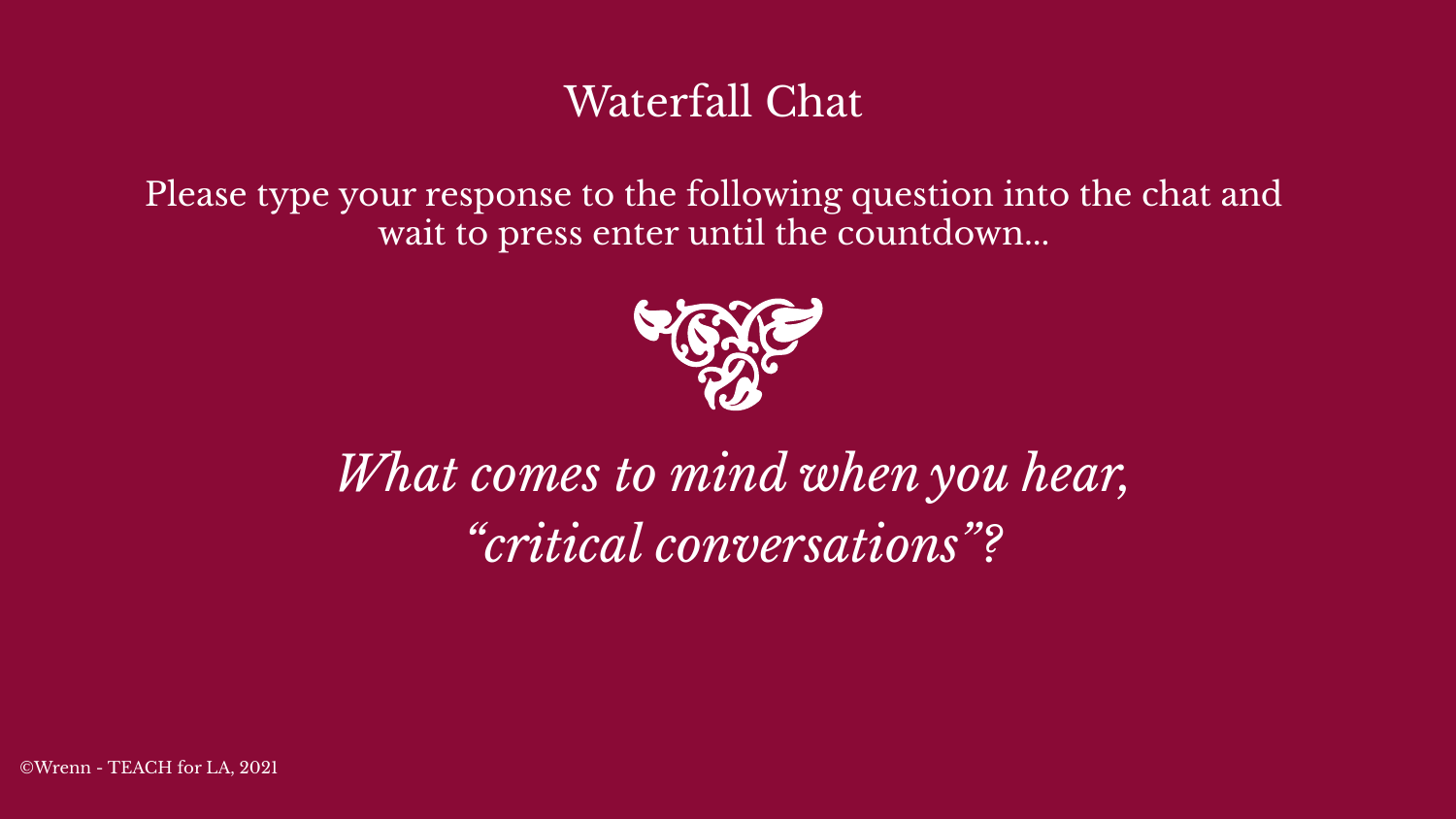### Critical Conversations - a definition *(not the only one, though!)*



#### Critical conversations

- invite us to inquire, reflect, and act in order to better understand and address socially constructed concepts such as race, gender, class, ability, religion and more to better understand the very real implications of these on people's lives
- decenter colonial and white ways of knowing and invite inquiry
- disrupt the status quo of color blindness (Bonilla-Silva, 2006) and color muteness (Pollock, 2004)
- center on the sources of inequity in our schools and society in general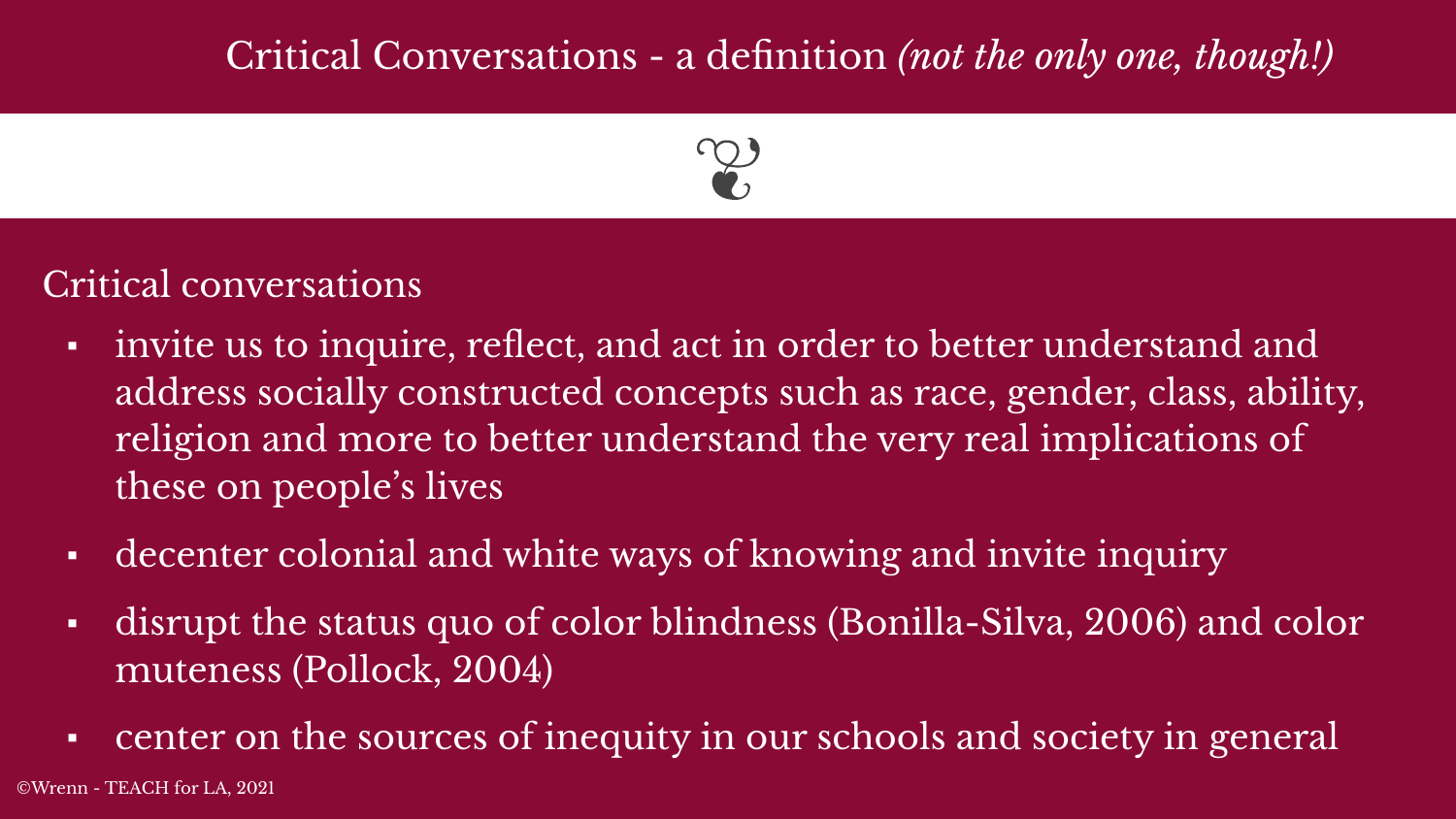#### **Why** do we need to have these conversations? (future teachers



- For our current and future students
- Need for warm classroom environment to develop trust (Pace, 2018)
- Not talking about race  $\&$  other challenging topics makes them worse - Americans do not have the tools (Pollock, 2017)
- Is it right for children to learn about these issues from TV, radio, social media? (Pace, 2018)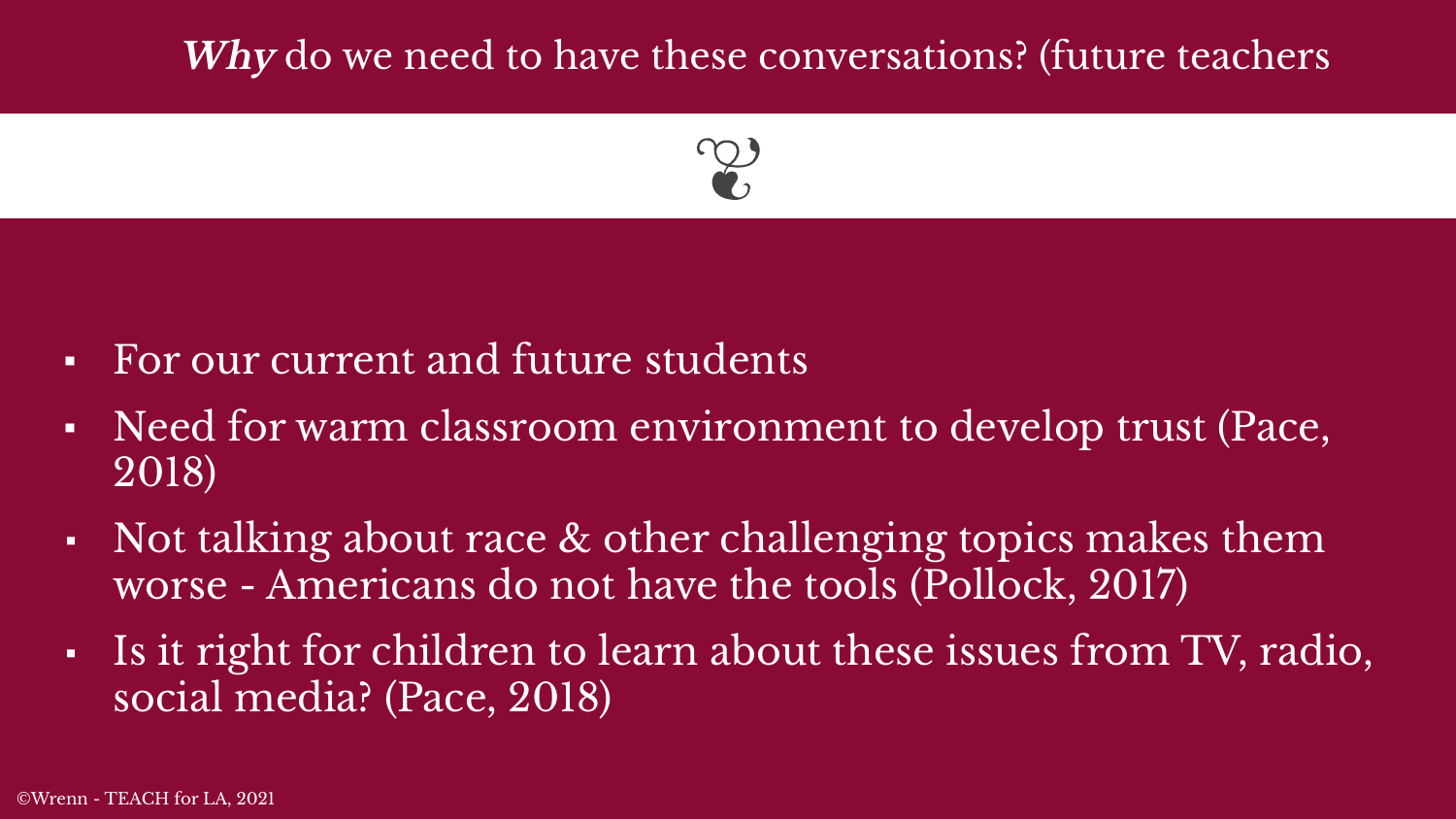#### **Why** do we need to have these conversations? (Faculty)



- Our college students need this
- Support development of racial literacy in ourselves & future teachers (Price-Dennis & Sealy-Ruiz, 2021)
- Inservice teachers do not feel equipped K-20 & teacher prep have underprepared educators (SPAN, 2021, Wrenn, 2021)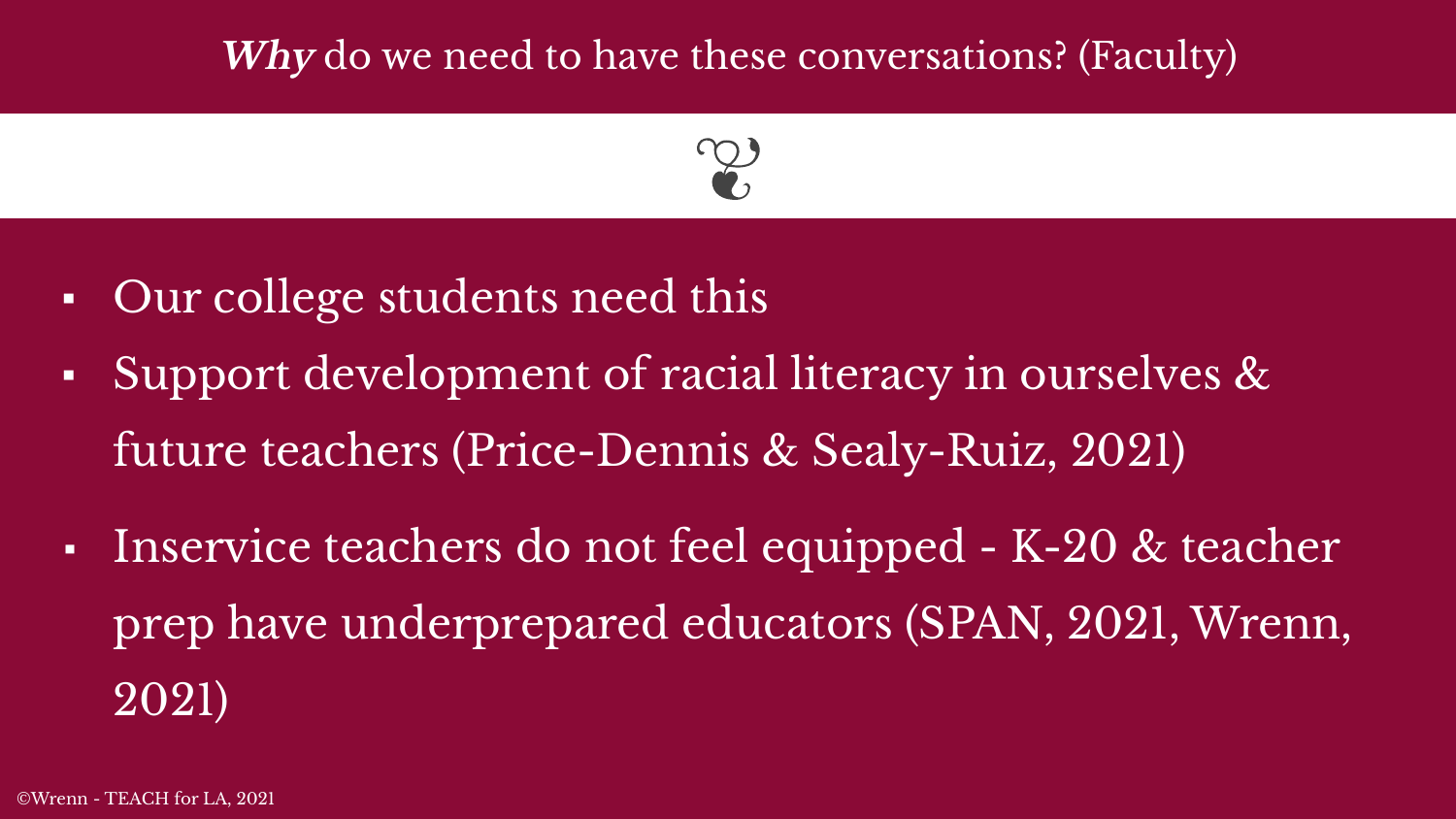©Wrenn - TEACH for LA, 2021

#### **C**onversations build community



# conversations > building relationships > building trust > building community > creating space for conversations, empathy and differing ideas of ways of knowing and being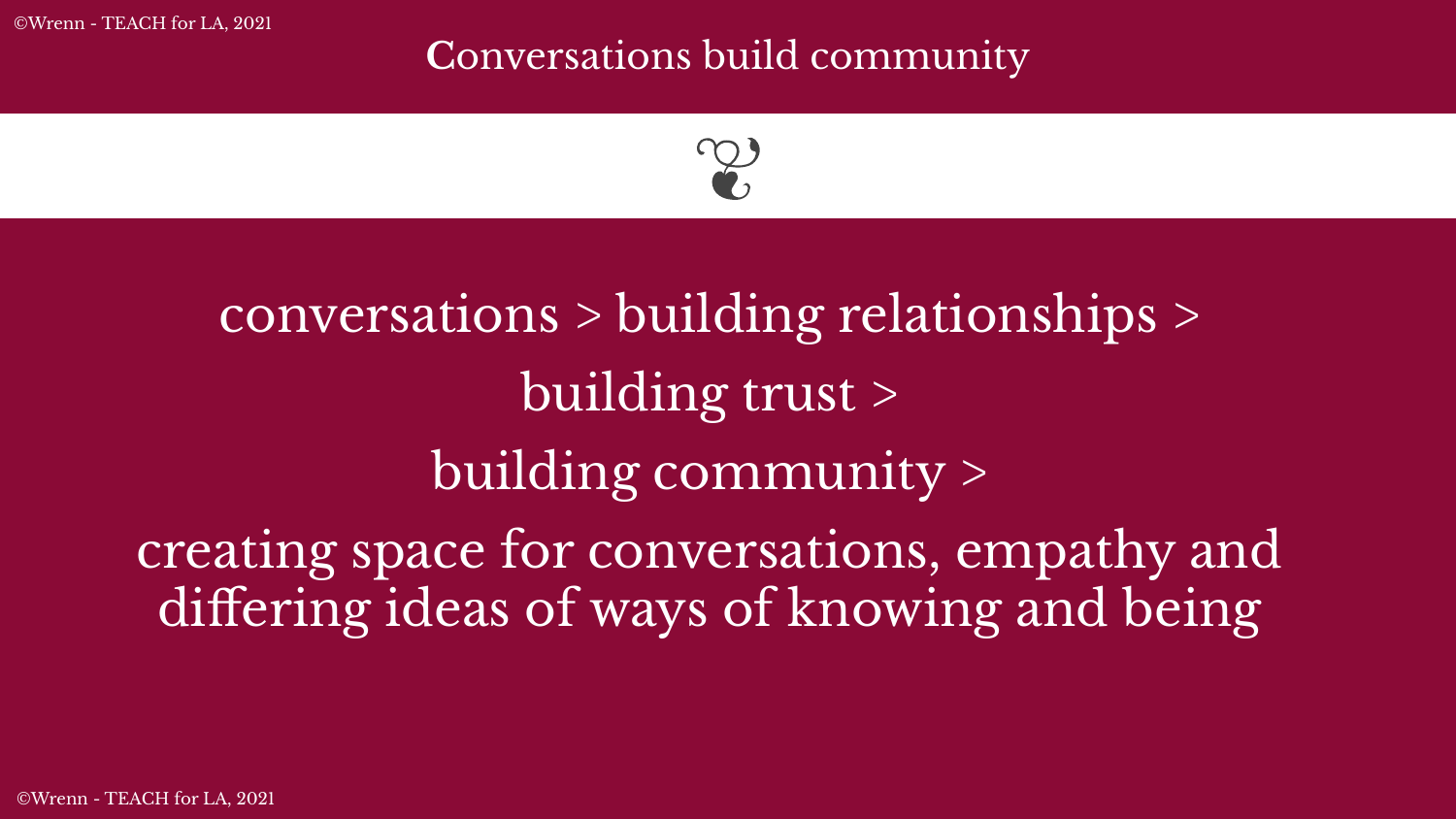# $\frac{1}{\sqrt{1-\frac{1}{2}}}$

*"...create a culture and provide structures that encourage ALL educators to discuss race openly, honestly, and as safely as possible in the school environment.….the welfare of all students - no matter what their race - depends on all of us succeeding at this conversation." ~Singleton, 2015*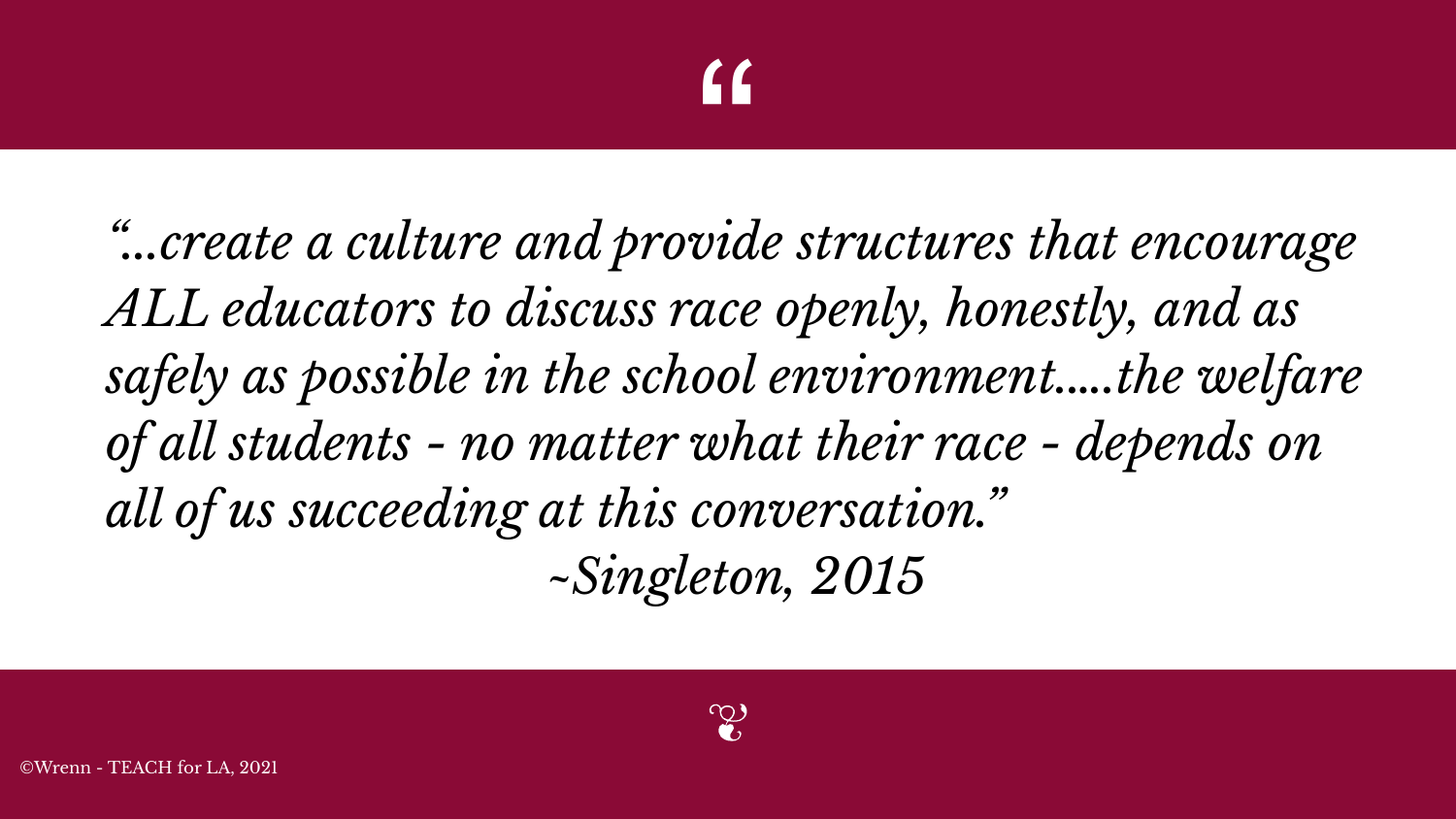#### Critical Conversations at core of Everyday Antiracism (Pollock)



- uncover the socially programmed beliefs and values that make us take particular actions toward children
- explore the tensions in being "antiracist"
- make antiracist conversations an *expected ongoing aspect of discourse*, in professional communities
- confirm for educators that their everyday acts can make a significant difference
- develop a *shared knowledge base* to support discussion of race issues in schools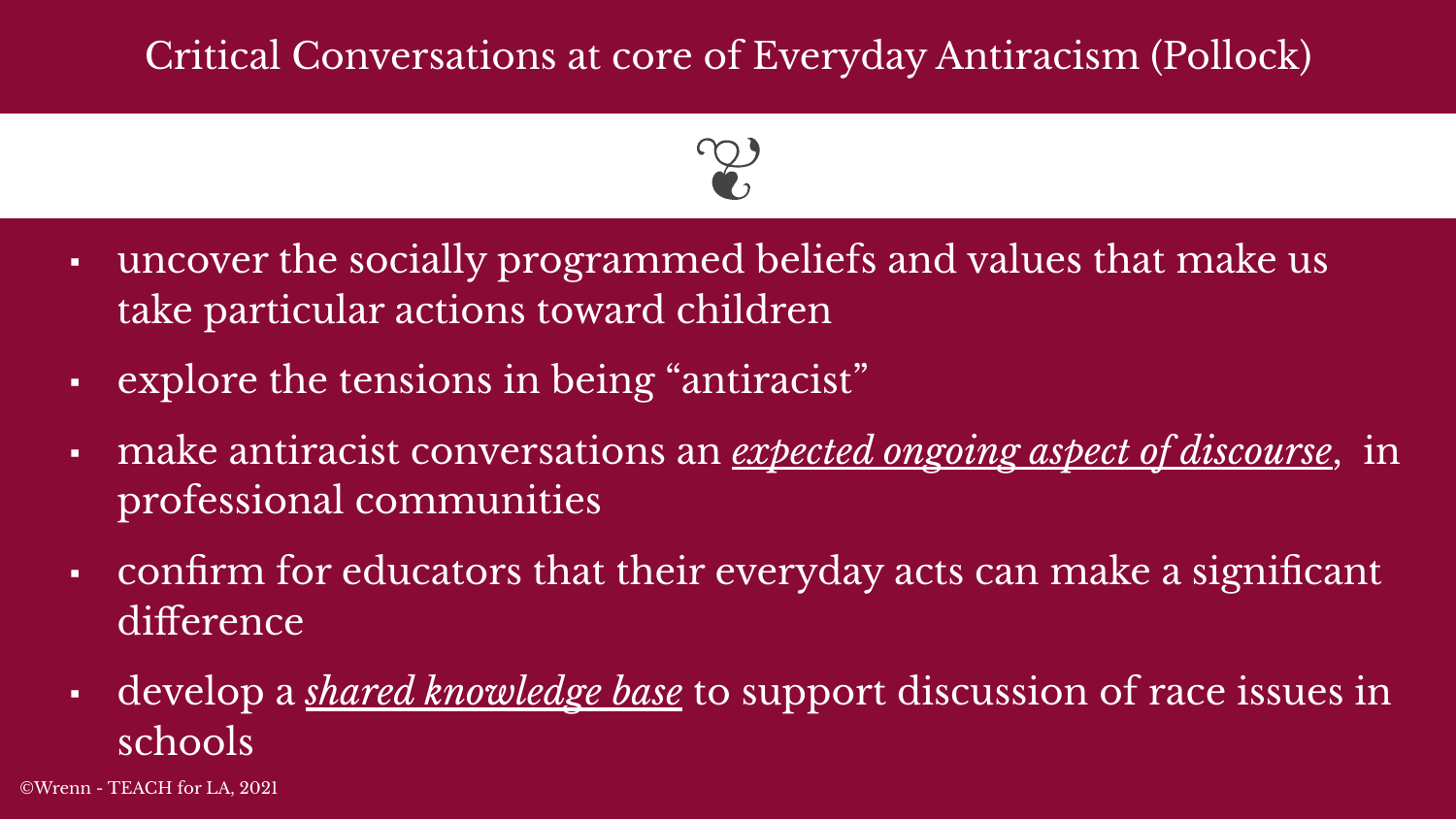#### 6 Elements of Courageous Conversations (Singleton)



Principles: passion, practice & persistence:

- get personal
- keep the spotlight on issues of race
- engage multiple racial perspectives
- keep everyone at the table
- understand the history and definition of race
- address issues of Whiteness



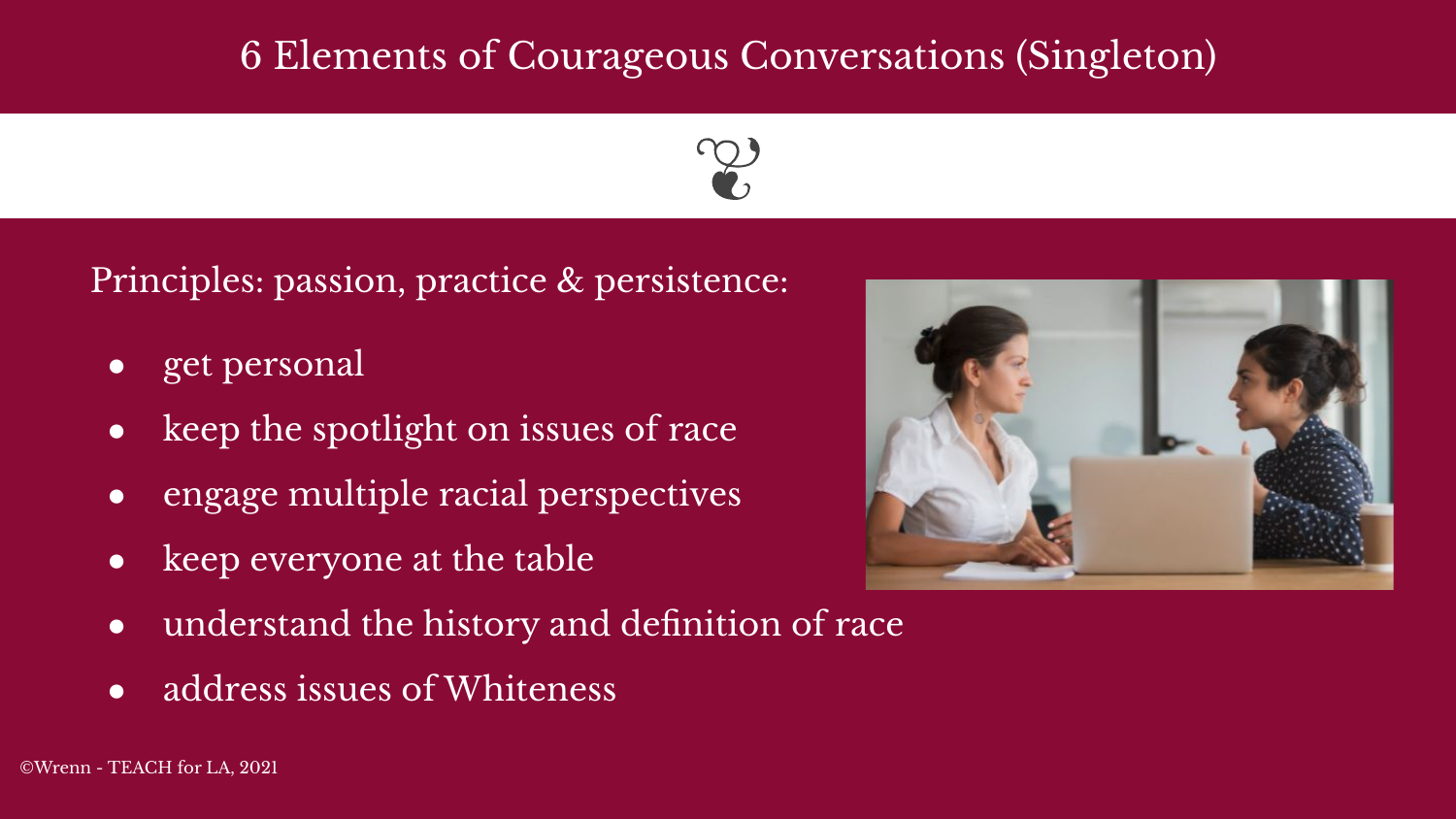#### **How** do we engage in these with each other?





- Possess a racial identity
- Communicate and model vulnerability  $\&$  inquiry into identity and race\* (Carpenter & Diem, hooks)
- No endpoint accept that
- $\bullet$  Be intentional and intrusive data shows that teachers are catalyst (Carpenter & Diem)
- "Go first" to model inquiry and reflection and dismantle hierarchical barriers (Carpenter & Diem)
- Engage colleagues ©Wrenn TEACH for LA, 2021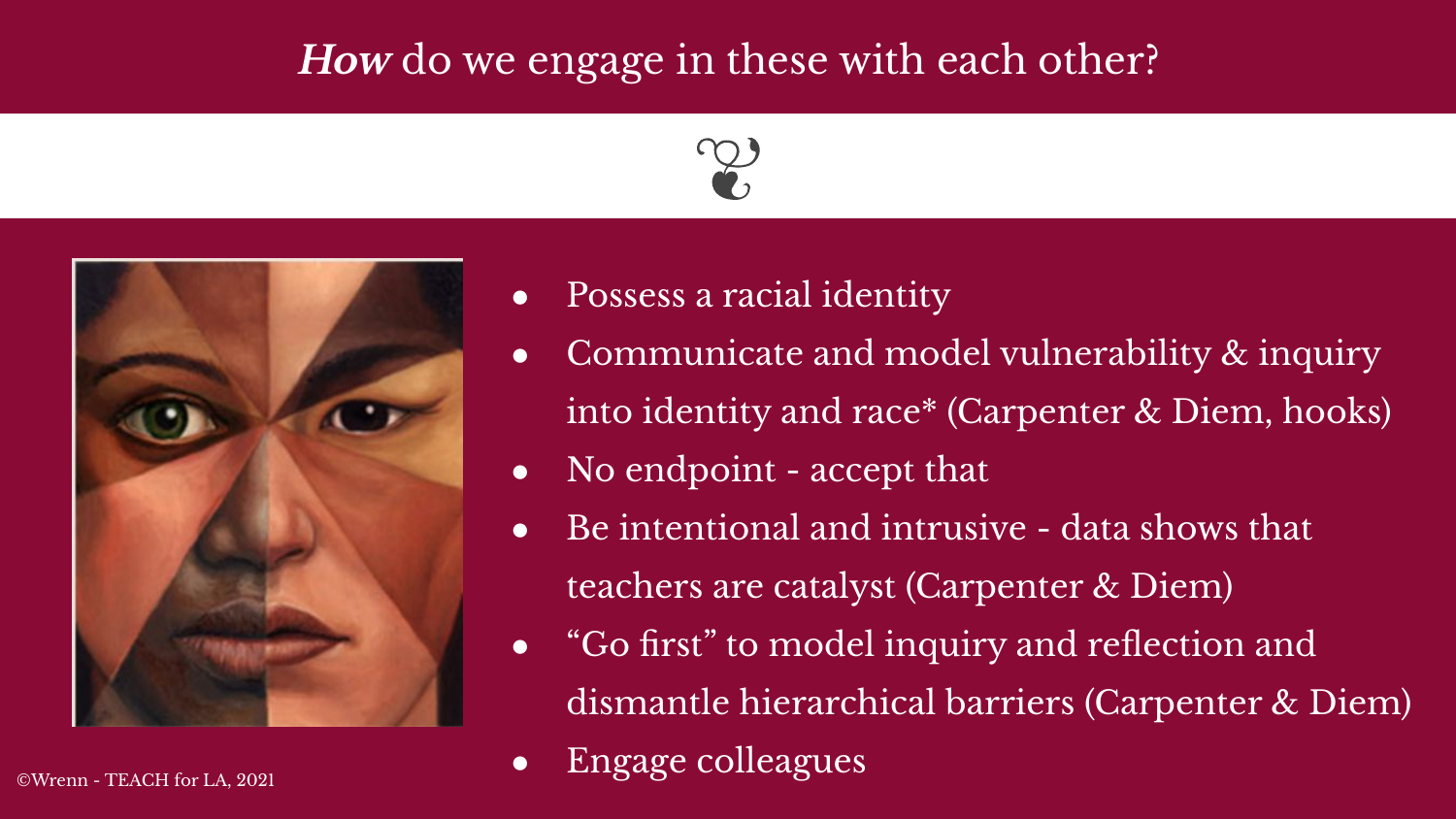## **How** do we engage in these with children?

- Answer their questions when they ask!
- Community Talking Circles [\(Tribes](https://tribes.com/))
- Addressing conflict when it arises in the classroom
- Intentionally inquire into history, literature, and all subject areas
- [Culturally sustaining pedagogies](https://www.goodreads.com/book/show/35656095-culturally-sustaining-pedagogies)
- <u>[Books](https://docs.google.com/document/d/1zjmm5ofuC527gCmYe_YSNehF7GRtY_58SmzInXv7Rak/edit?usp=sharing)</u>!
	- *[Just Ask!](https://youtu.be/q4sGcaA6bFk)* By Sonia Sotomayor
	- *[We are Water Protectors](https://youtu.be/N-zPU4iSpco)*, by Carole Lindstrom
	- *[Last Stop on Market Street](https://www.youtube.com/watch?v=QoPS0Ok5YiI)* by Matt de la Peña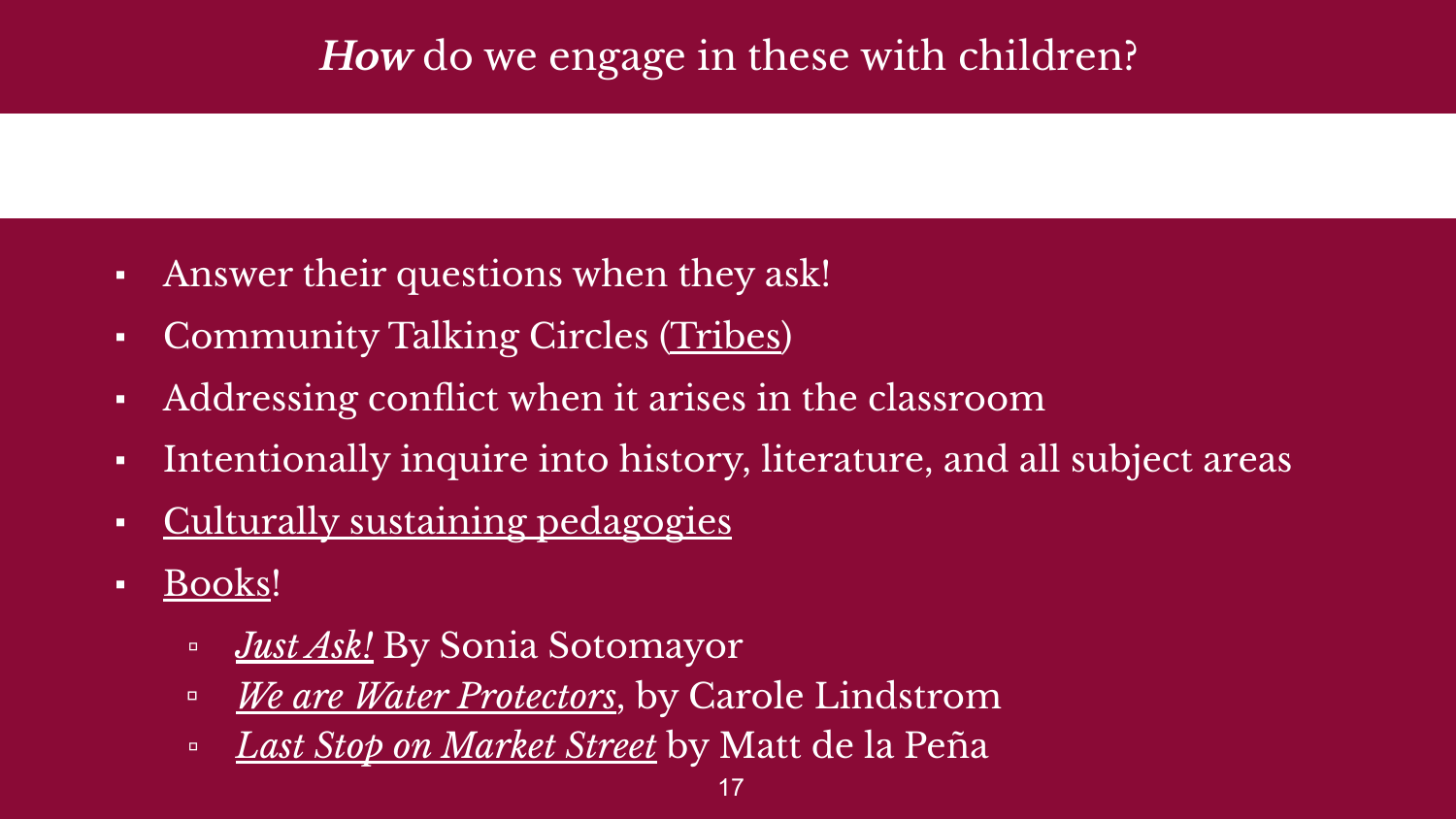## Learn by Doing



#### It's time to talk!

- Pairs to breakout rooms
- Question shared in chat
- 5 minutes each (first speaker is person whose first name is alphabetically last)
- Speaker responds to the question
- Listener listens can ask more questions, but resist commenting
- Switch

## Invitation to share reaction when we return Share out (waterfall)

©Wrenn - TEACH for LA, 2021

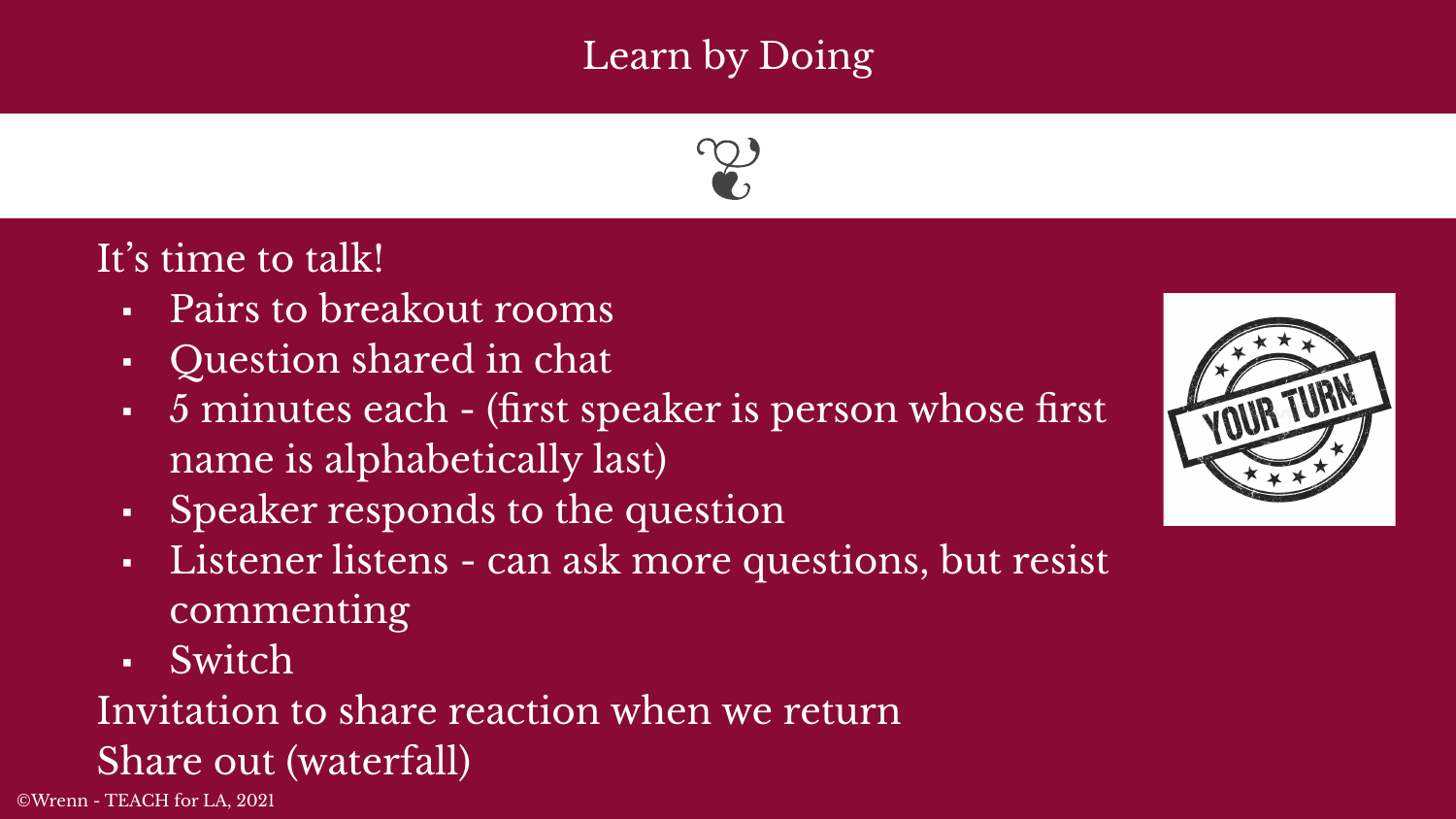## What did you learn about yourself and/or your colleague in the breakout?



## **Share Out**

## *Please use the raised hand if you'd like to share verbally. Type your comment in the chat and wait for the waterfall.*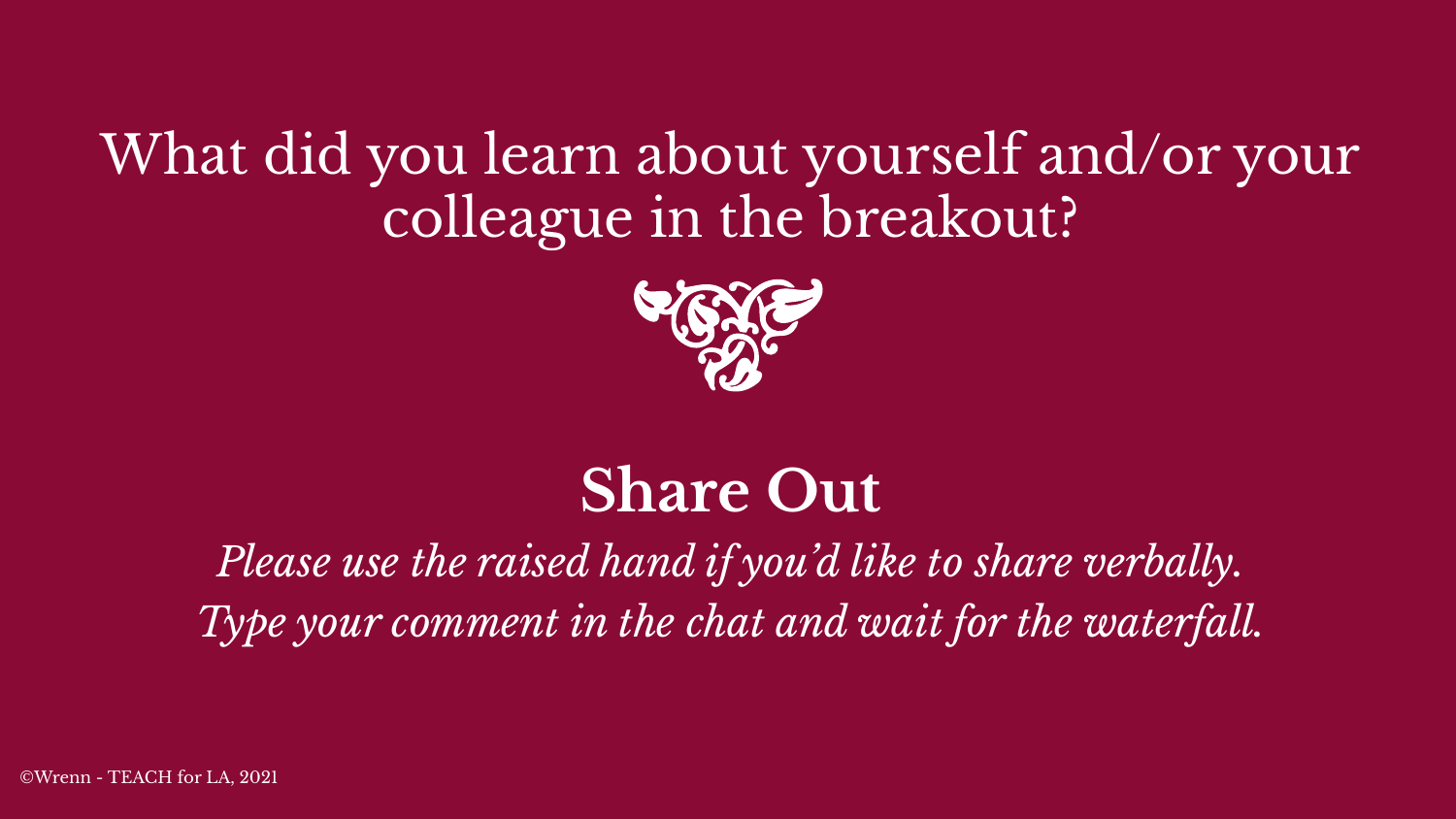#### Call to Action





#### Initiate critical conversations/ask critical questions

- In class
- When you see/read/learn something **Choosing Topics** 
	- "Just Ask"
	- [Conversation starters](https://docs.google.com/document/d/16zcCw6_psmfCs4pYEJyIFhfBcAGC9m_1ENKVXRSj2w0/edit?usp=sharing)
	- [General resources](https://docs.google.com/document/d/1Iy9REx2KiruFkuK-EaWjXUMY61hd9SrFOHvjp_iaaKc/edit?usp=sharing) for critical pedagogy, curriculum, and assessment

#### Accountability

- Step up in class, at meetings, in community
- Critical colleagues in person or virtual network

Practice - practice - practice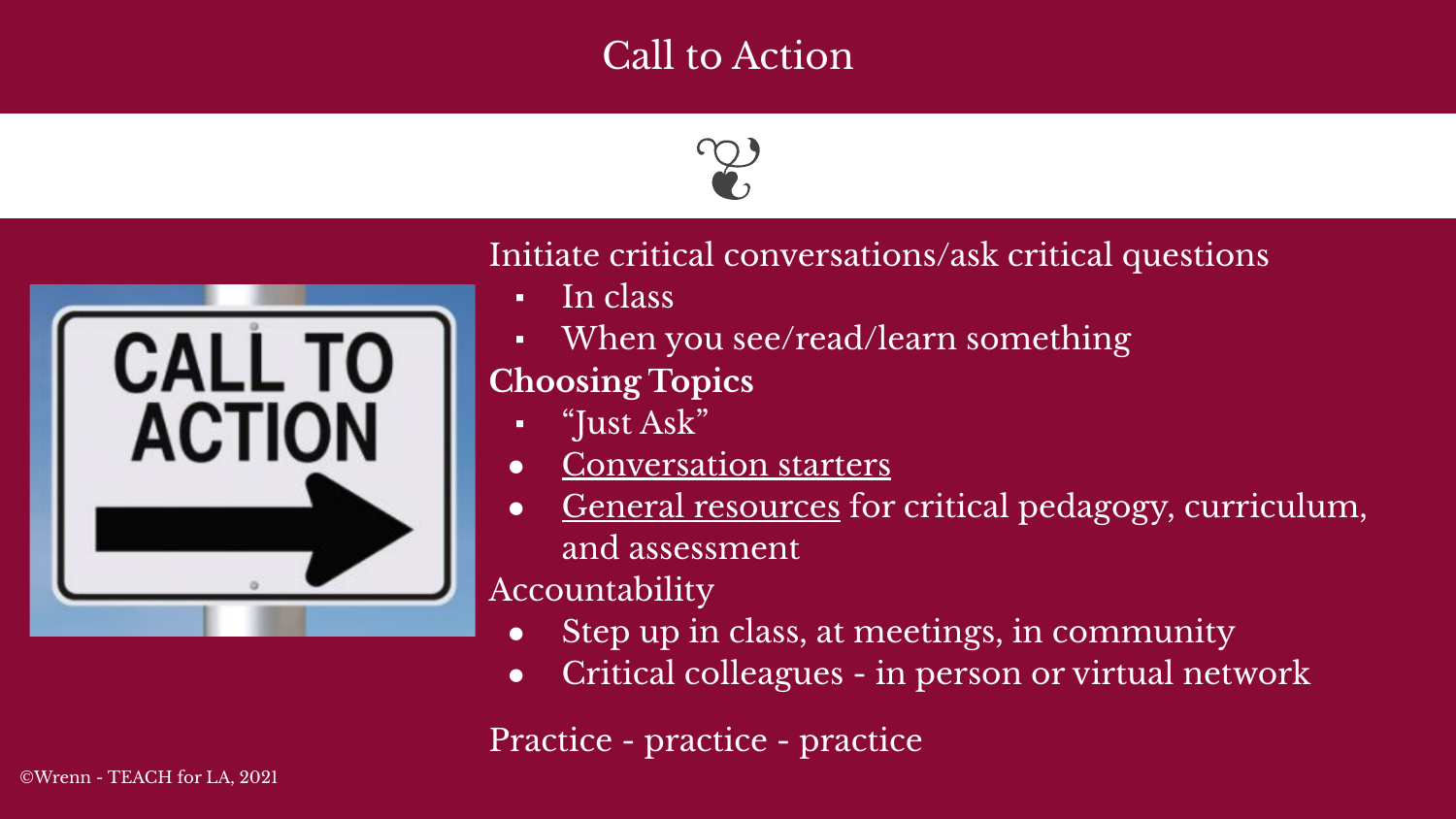Thanks for participating!



## **Any questions?** *You can find me at rosemary\_wrenn@cuesta.edu*

©Wrenn - TEACH for LA, 2021